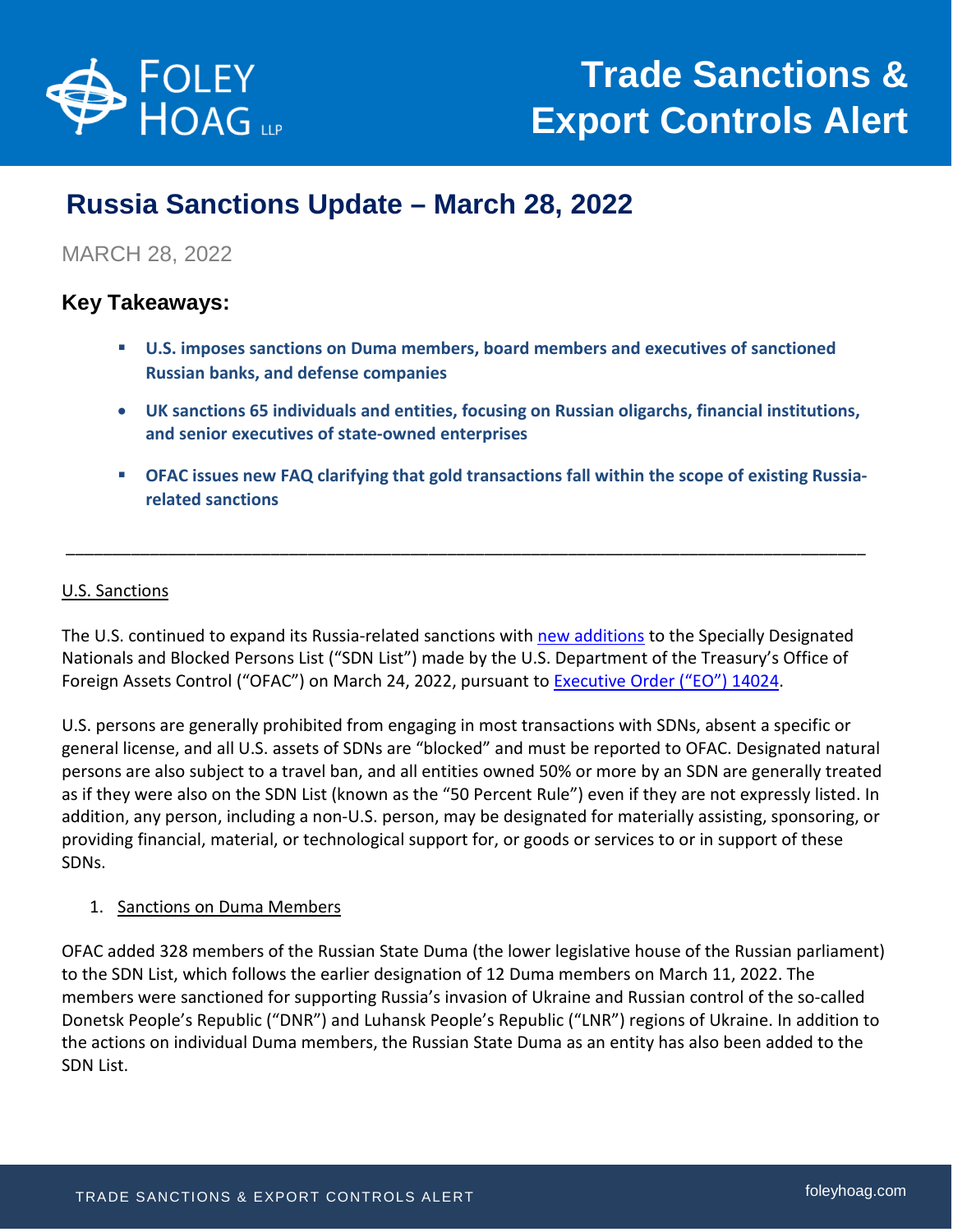#### 2. Sanctions on Russian Financial Institutions

The focus on the Russian financial sector continues with new sanctions on board members and executives of sanctioned Russian banks. As part of the March 24 action, OFAC added 17 members of the board of PJSC Sovcombank (a bank that was added to the SDN List on February 24, 2022, along with 22 of its subsidiaries) to the SDN List. OFAC also designated Herman Gref, the head of Sberbank (Russia's largest bank) and a close Putin associate. Sberbank itself is not yet an SDN, but is subject to sectoral sanctions, including a prohibition on U.S. financial institutions maintaining correspondent accounts or processing any transactions with it that went into effect on March 26.

The financial services entity OOO Volga Group ("Volga"), which was already added to the SDN List on April 28, 2014 under EO 13661, was re-designated on March 24, 2022 under EO 14024. Gennady Nikolayevich Timchenko, the owner of OOO Volga Group, was also re-designated under EO 14024, along with OOO Transoil, a crude oil transport company owned by Mr. Timchenko. New SDN designations on persons associated with Volga include Mr. Timchenko's wife, Elena Petrovna Timchenko, and daughter, Natalya Browning, along with Ksenia Gennadevna Frank, a board member of OOO Transoil and her spouse, Gleb Sergeevich Frank. As a result of the designation, Mr. Timchenko's yacht, the *Lena*, is listed as blocked property. More information is available in the **State Department's Fact Sheet.** 

#### 3. Sanctions on Defense Companies

Also on March 24, 2022, OFAC added [several defense-related entities](https://home.treasury.gov/news/press-releases/jy0677) to the SDN List for their roles in facilitating Russia's war effort. The entities include:

- Tactical Missiles Corporation JSC ("KTRV"), a state-owned Russian defense conglomerate, which was added to the SDN List along with 28 of its subsidiaries and affiliates. KTRV produces materiel in support of Russia's defense-industrial base, including airborne weapons and weapon systems for Russia's navy. OFAC also added the General Director of KTRV, Boris Viktorovich Obnosov, to the SDN List.
- JSC NPO High Precision Systems, a state-owned holding company that produces anti-tank missile systems for the Russian Armed Forces, including the Pantsir air defense system and Iskander missiles, which are precision-guided munitions. This entity was previously added to the Sectoral Sanctions Identification List ("SSI List") for being owned 50 percent or more by Rostec, an entity subject t[o Directive 3 of EO 13662,](https://home.treasury.gov/system/files/126/eo13662_directive3.pdf) which imposes restrictions on dealings in new debt of longer than 30 days.
- NPK Tekhmash OAO, a state-owned holding company that produces and supplies ammunition for the Russian Armed Forces, including rocket and grenade launchers, ground and sea-based multiple launch rocket systems, and unguided bombs, among other defense products. It was earlier listed on the SSI List due to its ownership by Rostec.
- Joint Stock Company Russian Helicopters, a state-owned holding company that manufactures more than 90 percent of the Russian helicopter market and about 10 percent of the world helicopter market. It was also listed on the SSI List due to its ownership by Rostec. The SDN List designation also includes 15 of Joint Stock Company Russian Helicopters' subsidiaries and affiliates.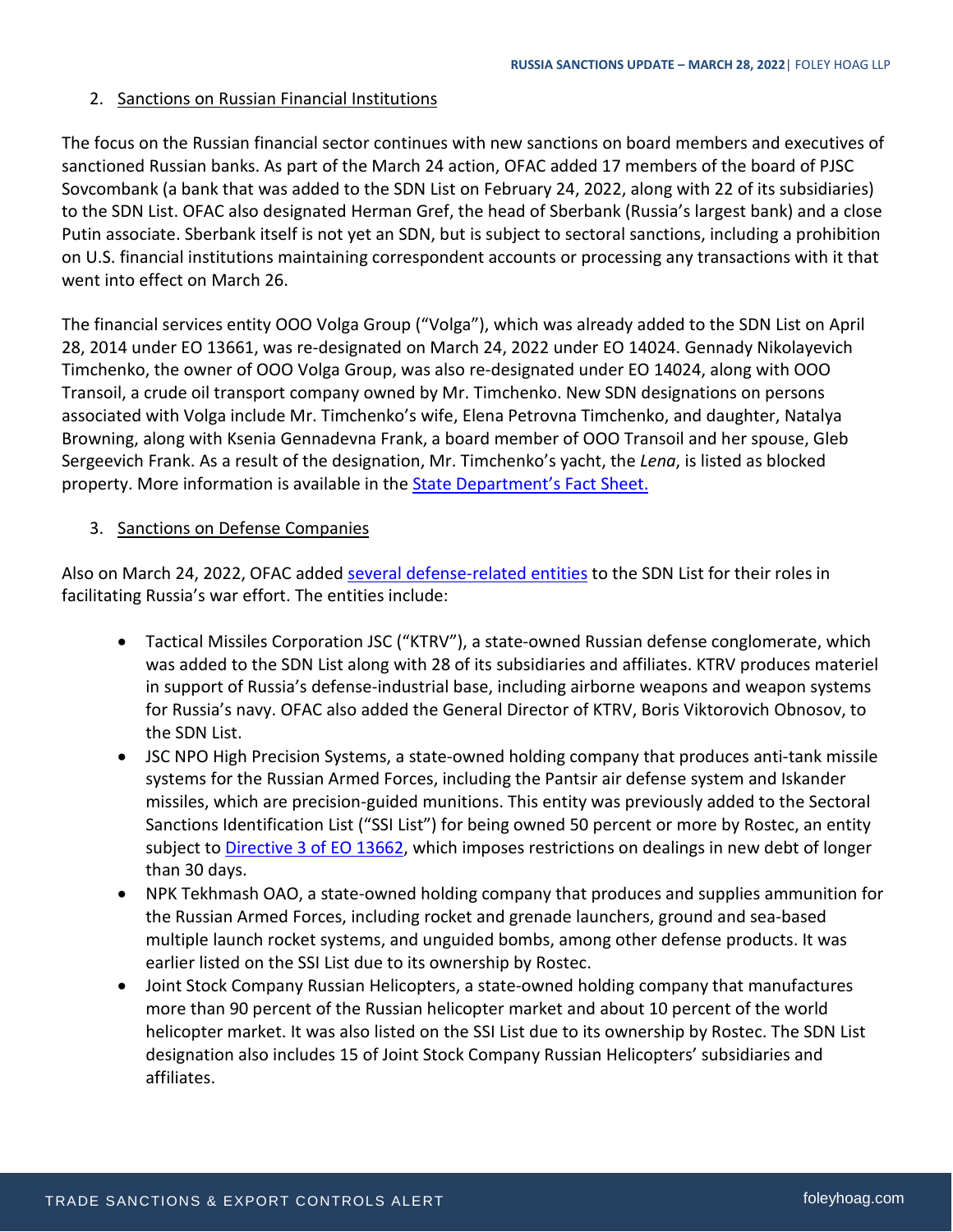Joint Stock Company Kronshtadt, a private Russian defense contractor that develops and manufactures equipment, software, and integrated solutions for the unmanned aviation and defense industries of Russia, including the Orion drone used by Russia's military in Ukraine.

Many of the above named entities were already subject to sectoral sanctions, which restrict debt transactions; and all of the above entities were subject to restrictions on exports to military-end users in Russia imposed by the Bureau of Industry and Security ("BIS") of the U.S. Department of Commerce. Additionally, all of the above entities except NPK Tekhmash OAO are included on the BIS Entity List, which imposes license requirements for exports to these entities. However, the new SDN List designations are much more restrictive and prohibit almost all transactions by U.S. persons, absent authorization from OFAC.

In addition to the above SDN List designations, [OFAC also issued a new FAQ](https://home.treasury.gov/policy-issues/financial-sanctions/faqs/1029) which clarifies that gold transactions fall within the scope of [EO 14024](https://home.treasury.gov/system/files/126/14024.pdf) and other Russia-related sanctions authorities, including prohibitions on transactions with the Central Bank of Russia. The FAQ also flags that "[n]on-U.S. persons are prohibited from causing or conspiring to cause U.S. persons to violate U.S. sanctions, as well as engaging in conduct that evades or avoids a violation of OFAC sanctions."

## UK Sanctions

On March 24, 2022, the UK [imposed sanctions on 65 individuals and entities](https://www.gov.uk/government/news/foreign-secretary-announces-65-new-russian-sanctions-to-cut-off-vital-industries-fuelling-putins-war-machine) under the Economic Crime Act, including sanctions on Russian oligarchs, defense companies, and banks. As a result of these sanctions, designated individuals and entities are subject to an asset freeze, which prevents any UK citizen, or any business in the UK, from dealing with any funds or economic resources which are owned, held, or controlled by the designated person and which are held in the UK. The sanctions also prevent funds or economic resources being provided to or for the benefit of the designated person. The March 24, 2022 sanctions include:

- Alfa-Bank JSC, the largest private bank in Russia, which was founded by UK-sanctioned oligarchs Mikhail Fridman, Petr Aven, and German Khan.
- Alrosa, the world's largest diamond mining company specializing in exploration, mining, manufacture, and sale of diamonds with market capitalization of an estimated £4.69 billion.
- Eugene Markovich Shvidler, an oligarch with close business links to Roman Abramovich (who was earlier designated by the UK on March 10, 2022) and net worth of an estimated £1.2 billion.
- Oleg Tinkov, founder of Tinkoff Bank, with net worth of an estimated £3.4 billion.
- Herman Gref, Chief Executive Officer of Sberbank, who was also designated on March 24th by OFAC.
- Oleg Aksyutin, the Deputy Chairman of the Management Board at Gazprom PJSC, the Russian multinational energy corporation.
- Didier Casimiro, the First Vice President of Rosneft, the Russian State oil company.
- Zeljko Runje, the Deputy Chairman of the Management Board and First Vice President for Oil, Gas, and Offshore Business Development of Rosneft.
- Galina Danilchenko, the Russia-appointed mayor of the Ukrainian city of Melitopol, who was installed after the Russian military occupied the city and kidnapped the legitimate mayor. This is the first designation by the UK, U.S.o, or EU for collaboration with the Russian military in Ukraine since the invasion.